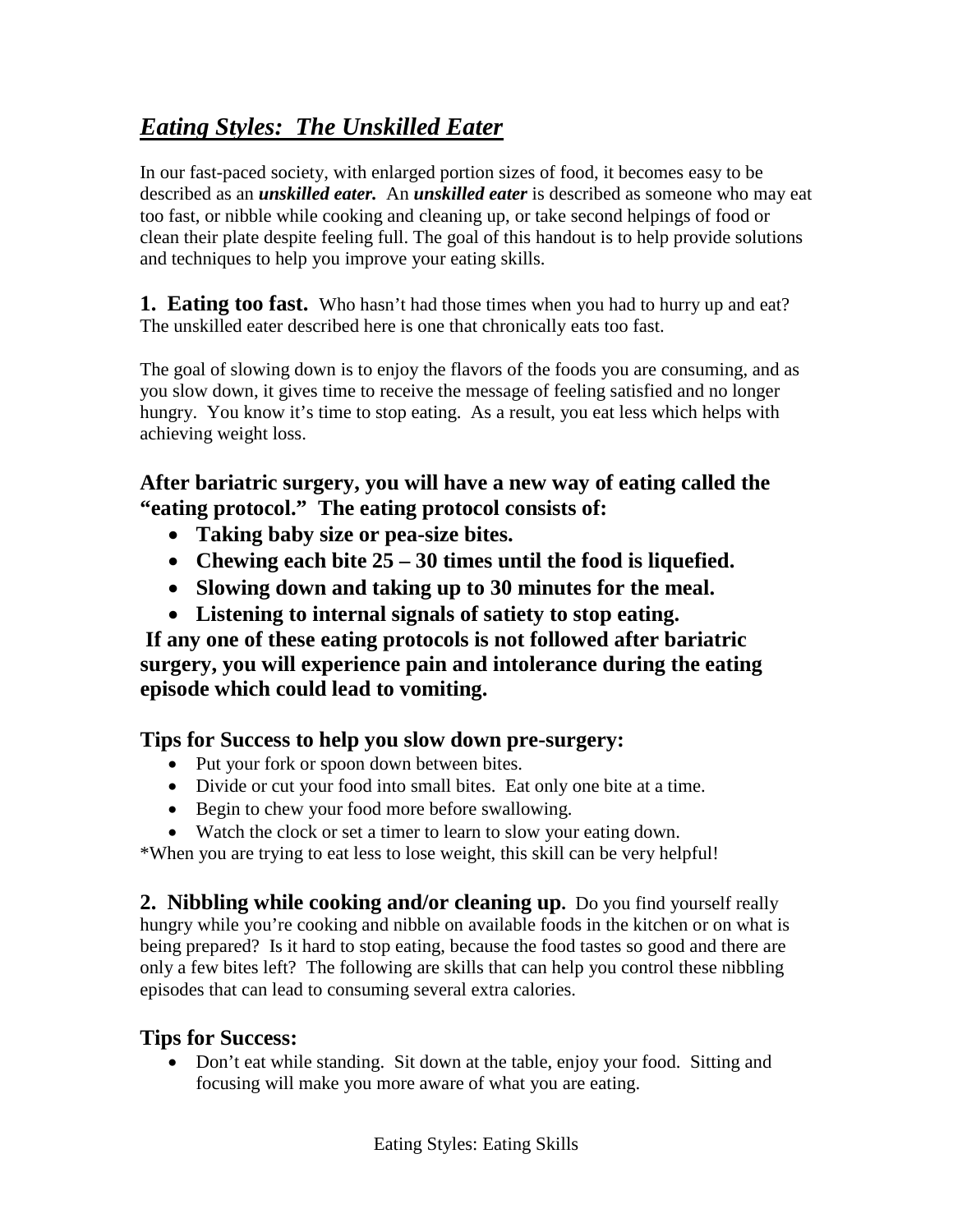- Chew sugarless gum while cooking, cleaning up or when tempted to eat inappropriately. It's hard to eat and chew gum at the same time.
- Scrape leftovers directly into the trash or store in opaque containers which are out of site. If possible, have someone else put the leftovers away. Leaving food out on the countertops increases the odds of nibbling.
- Incorporate a planned snack  $2 2 \frac{1}{2}$  hours before the meal to avoid being overly hungry at the meal or during meal preparation.

**3. Taking second helpings or taking too large of portions.** You want to see volume on your plate, which makes it easy to serve up too much food. You're hungry, the food **tastes** good. The serving dish is set right in front of you resulting in extras being put on the plate. Help!

### **Tips for Success:**

- Use smaller plates, bowls and glasses. Less food looks like a lot of food on a 9" plate.
- Avoid eating out of bags or containers. You lose track of how much food has been consumed.
- Measure or weigh out standard serving sizes, such as 3 oz. of cooked meat/fish/poultry or ½ cup cooked vegetables or 1 cup milk. You may be surprised at what this looks like.
- Be sure the amount of food served is not too little. Unrealistic, small portions set you up for taking second helpings.
- When eating a meal, remove serving dishes from the table during the meal. You have to get up and get the second helping versus dishing out extra helpings easily from the table, without too much thought.
- Return bags or containers to their proper place after fixing a plate of food. Food that is put away is less likely to be eaten.
- **4. Cleaning your plate.** Resign from the "Clean Plate club.

#### **Tips for Success:**

- Learn to leave a bite or two of food on your plate. This skill is difficult but can be very helpful, esp. after surgery when taking one extra bite can lead to pain and food intolerance.
- This skill is helpful when you are served large portions of food, such as at parties or restaurants.

**5. Eating In Inappropriate Places.** Inappropriate places can be described as in front of the TV, computer or driving in the car. When you are focused on these activities, are you able to enjoy your food, slow down and be aware of the signal of satiety?

If you have a history of eating in inappropriate places, such as in front of the TV, simply watching TV can trigger you to want to eat.

Eating Styles: Eating Skills